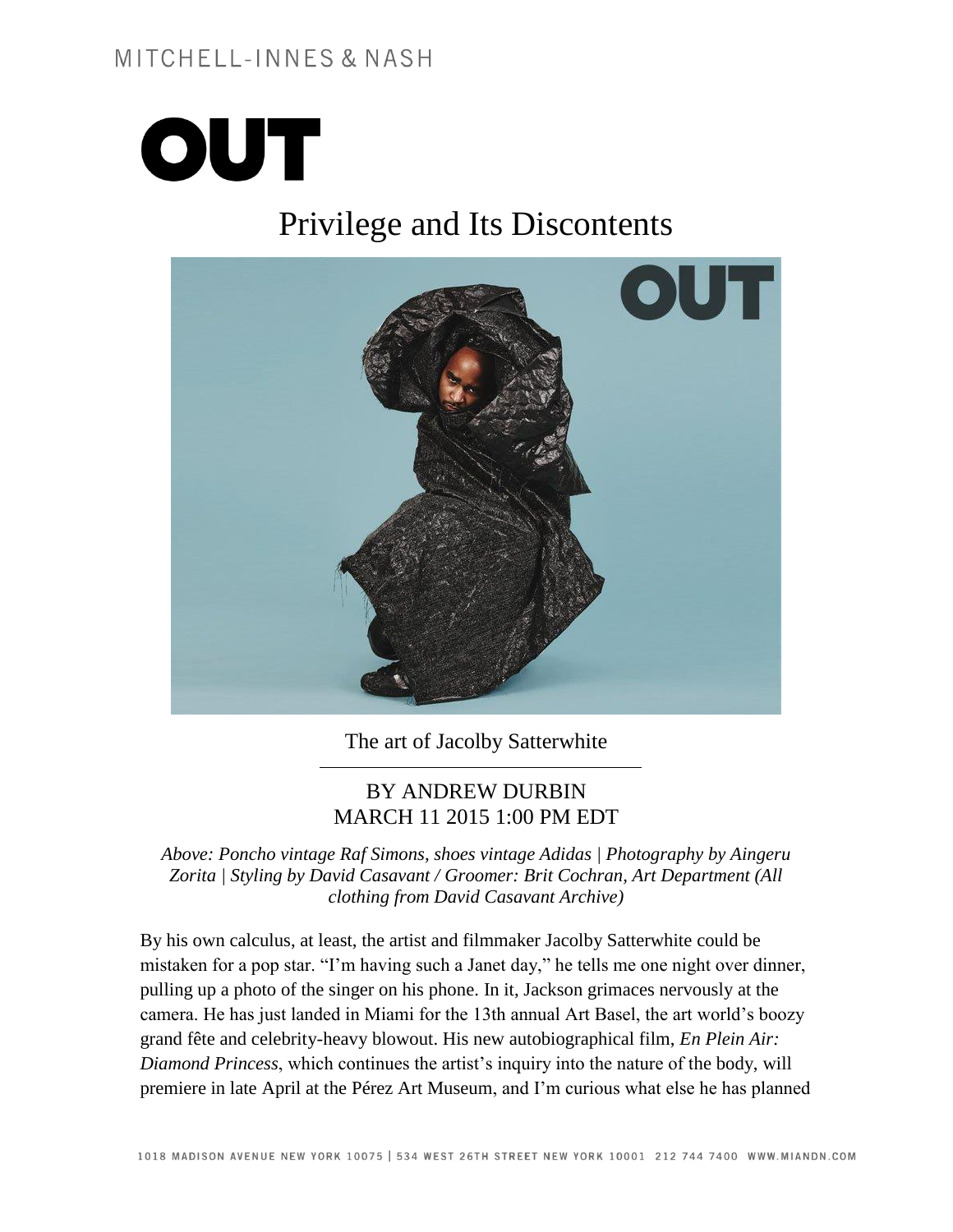for 2015. Satterwhite, who's wearing a T-shirt that reads just hype, pauses and sets down his beer.

"I want to become Rihanna in 2015," he says, laughing. "The Rihanna of the art world."

Born in Columbia, S.C., in 1986, Satterwhite was schooled at a young age in New York's distant club culture by his two older gay brothers, both of whom spent time in the city's party scene, bringing back dance tapes they'd heard at venues like Area and Limelight to play at family picnics. (Videos of these family gatherings, recorded by his father, later served as material for one of Satterwhite's first films, *The Country Ball 1989–2012.*) Satterwhite listened to the tapes endlessly while growing up, and they became important reference points for his growing aesthetic coordinates, which ranged widely — from Caravaggio in the 1590s to Janet in the 1990s. He also established an early archive of images and sounds sourced from his family that would inform much of his later work. From his brothers and their life in New York, Satterwhite learned a critical — and distinctly queer — sense of style. "They cared about Thierry Mugler, fashion, clubs, and the city. I basically learned what it means to be gay by the time I was eight."

Satterwhite first began to make art seriously in high school, studying painting at a small institution in Greenville, S.C., before heading to Maryland Institute College of Art. His 2008 graduation thesis drew from a collection of sketches by his mother, Patricia Satterwhite, that he'd recently discovered. Over the years, Patricia — who suffers from schizophrenia — had become increasingly obsessed with the Home Shopping Network, convincing herself that she, too, could be an inventor of handy, best-selling objects. She began to produce schematics of her ideas, but her "inventions" became recognizable the more she produced them: grills, vacuum cleaners, diamond rings, toasters, even dildos. While at MICA, Satterwhite organized the drawings into an archive, copying some of the images into his own paintings. Encouraged by his professors, he continued to incorporate her work into his, "collaborating" on a thesis that focused on sexuality and object relations. He again merged his mother's work with his own at the University of Pennsylvania, where he received an MFA in painting in 2010.

After graduating from Penn, Satterwhite began to experiment with new technologies to expand his practice beyond the canvas, beginning with Adobe's After Effects. Finding the program clunky and insufficient, Satterwhite taught himself Maya, an extremely difficult 3-D rendering software that allowed him to digitally animate the prismatic spaces he used to paint.

"It's about spatial terrain, the freedom to sculpt and craft spaces dynamic enough to combine my mother's work, my live performances, and as much else as possible," he explains. "I can make any moving image I want." Using Maya, he rendered his mother's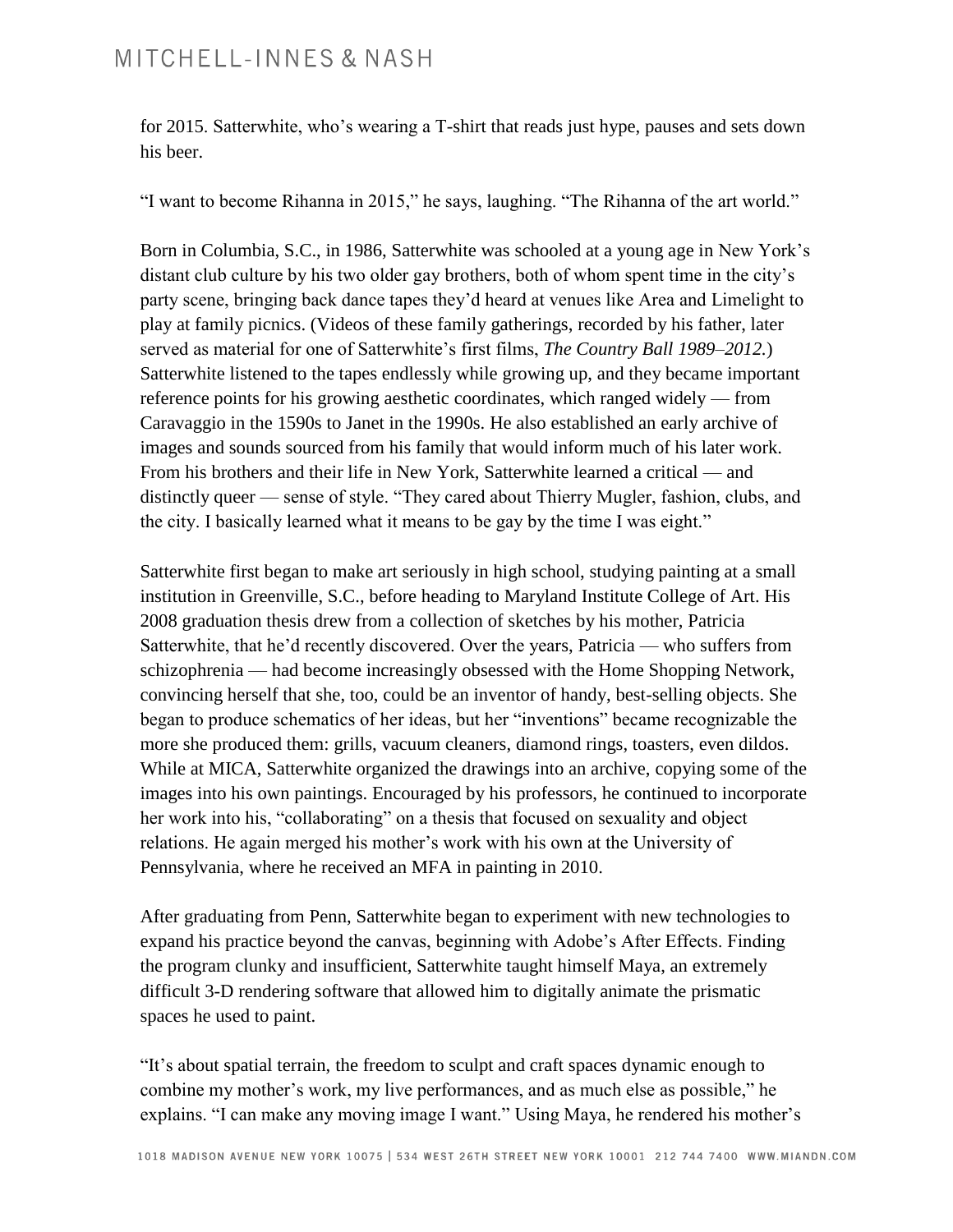drawings into glimmering videos, including *The Matriarch's Rhapsody*, which was later screened at the Studio Museum in Harlem. Using Maya, he began to animate longer video pieces that combined live-action footage of himself performing in the streets. These animated videos dealt with imaginary urban architectural spaces consisting of highways, towers, transit systems, and forests, incorporating live images of him as his world's tiny, singular citizen. Satterwhite started painting less and reoriented his process toward animated film, eventually dropping the brush altogether.

I first met Satterwhite in SoHo in fall 2013 at a café outside his studio. It was during his residency with Recess, a nonprofit arts organization that promotes "everyday interactions between artists and audiences." Standing in Recess's large open windows facing Grand Street, Satterwhite waved passersby into the studio, inviting them to do whatever they wanted in front of a green screen. Nervous tourists danced, babies crawled, a very wellhung man got naked. Satterwhite performs publicly — and in his videos — in darkly psychedelic bodysuits, usually with small screens sticking out of plastic appendages from his crotch and head that play versions of his films. For anyone walking by his studio and seeing him standing alert in the window in one of these outfits, he must have seemed crazy, but irresistibly so. Many, many went in.

Satterwhite is slight and usually colorfully dressed in leather, gold, rhinestones, and graphic T-shirts. (I once saw him in a sweater partially made of baby blue ostrich feathers.) He laughs a lot, though mostly at his own expense: He likes to refer to himself as Charlie Brown, and in some sense the cartoon character's devotional and charming sweetness mirrors Satterwhite's own. His humor, however, is uncannily honest, and usually directed at his own attempts to navigate the absurdities that come with a career in the art world: pushy gallerists, dubious opportunities, late payments, and dogged writers. For Satterwhite, everything is quite hilarious — a sensibility that makes him both open and accessible.

While at Recess, Satterwhite began work on *Reifying Desire 6: Island of Treasure*, his most accomplished and exhaustive work to date. Like the other films in the series, *Reifying Desire 6* is densely literary, generating out of his mother's drawings a dreamy architecture of profound psychological depth, and elaborating out of ostensibly nothing a locomotive-like network of bodies and places, objects and language. Linked by an intricate transit system, the volunteers filmed at Recess can be seen riding the subway throughout the film.

*Reifying Desire 6* achieves a terrifying poetry, focusing primarily on birthing processes that the artist visually analogizes to the cancerous production of cells, situating himself as a mother-producer in an imaginary city of seemingly endless neon glow. For the film, Satterwhite hired the porn star Antonio Biaggi — best known for his work with Treasure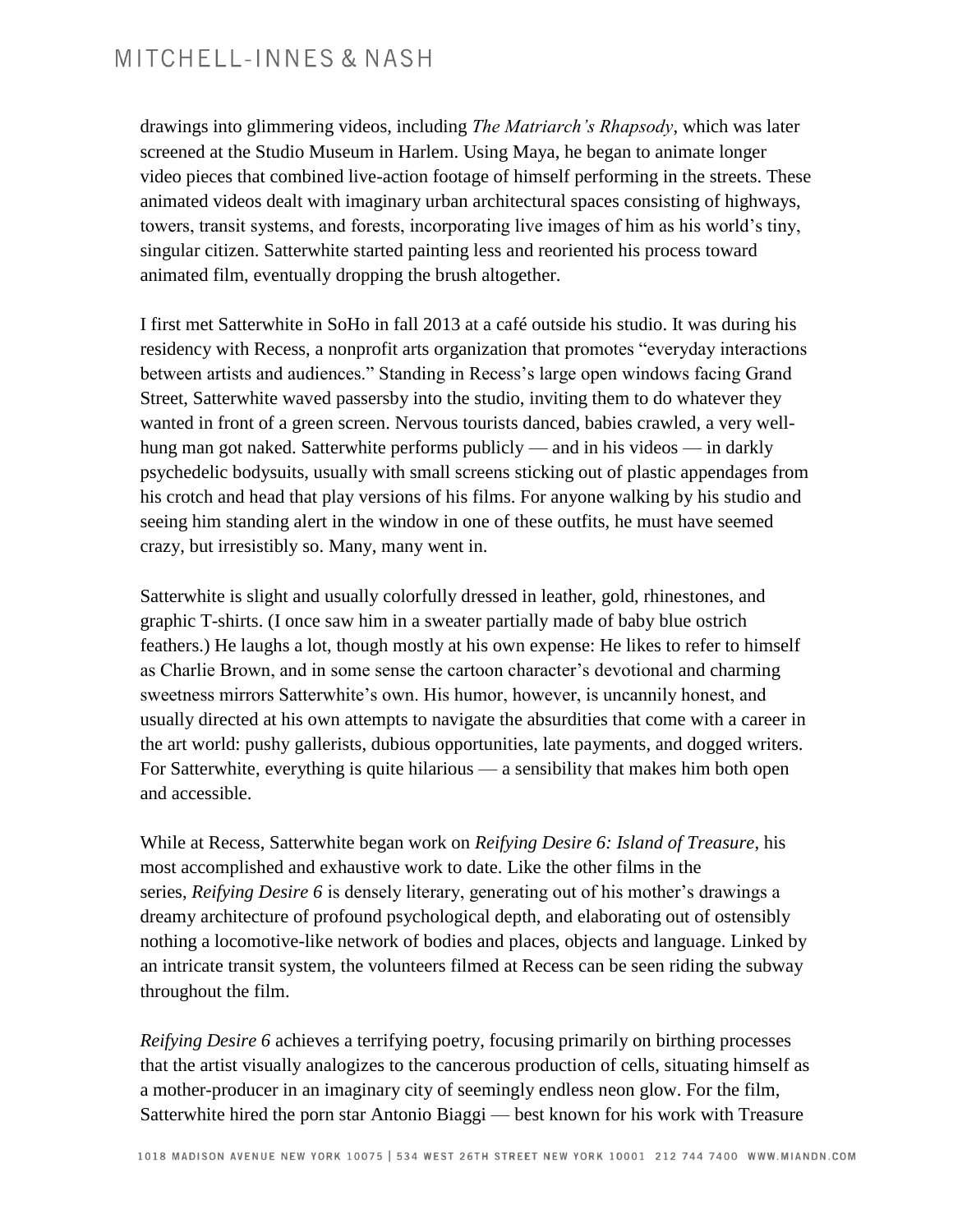Island Media, hence the film's subtitle — to perform a mock fuck session. Footage of the two humping one another glimmers and coils around the various complex structures that appear in the film, populating trees, arches, and highways like flowers. At one point, Rihanna makes an appearance, her head tilted back as she blows smoke into the air. The film concludes with the artist lying with Biaggi on the grass, looking at an egg that eventually shatters, transforming into a spinning pagoda.

The film heavily references bodily functions gone awry. Cellular objects mutate, expand, and intoxicate the various systems of its world, collating into bodies that break apart and down. This particular theme mines Satterwhite's own experience with osteogenic sarcoma, a bone cancer he battled when he was 11. The cancer went into remission when he was 12, but it returned when he was 17, destroying his right shoulder muscle and depriving him of most of his right-arm movement. Toward the middle of *Reifying Desire 6*, Satterwhite uses his left arm to assemble a being out of cancerous-looking cells and plants, hanging it from a tree as it begins to contort and dance.

The curator Stuart Comer later included the film in the 2014 Whitney Biennial. While the Biennial received mostly tepid reviews, Satterwhite's film earned consistent praise, culminating in an appearance on *Charlie Rose* with Zoe Leonard and Comer.

In Miami, Satterwhite shows me the first few images from *En Plein Air*. "The film is about violence and erasure, mostly the opposite of *Reifying Desire 6*," he tells me as he flips through the stills on his phone. In the film, large white men rape and repeatedly destroy the artist's body, a systematic display of violence that continuously undoes him in ceremonies of control, conducted by the rapper Trina, whom Satterwhite filmed in his Miami studio in summer 2014.

Like his other videos, *En Plein Air* takes place in a series of architectural platforms that are assembled into an imaginary, moving city. Visually, however, the film differs in its breadth and intricacy, making use of a darker color palette than his previous works. The platforms where the bulk of the film's action occurs are connected with flowing braids of hair, which float across a backdrop of fractal clouds and shimmering bursts of light. He's already spent five months on it when he shows me the first still, but it isn't near completion. "That's all I can show you," he says. "It's just too unfinished."

Throughout the week of Art Basel, Satterwhite and I jump from party to party, spending the afternoons at various meetings and lunches — or hungover in a hotel room. Occasionally, we discuss Ferguson, Mo., where rioting over the non-indictment of Darren Wilson in the killing of Michael Brown had been raging. In the art world, the lack of much of a response — or even any interest — seems deafening in South Beach's densely packed bars. The sweaty, cokey atmosphere of the party rage feels terribly out of sync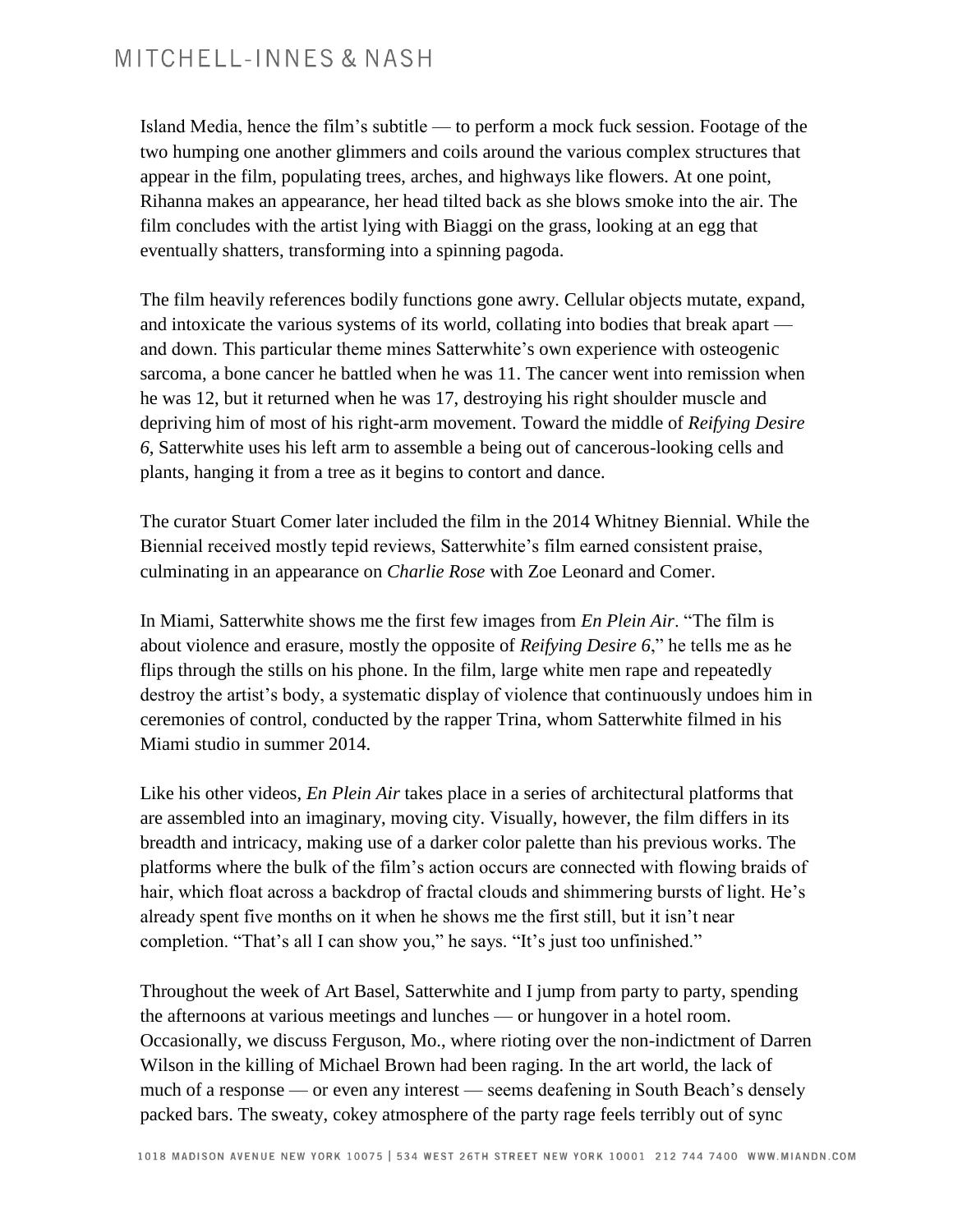## MITCHELL-INNES & NASH

with the rest of the country, where "rage" retains its original meaning. In Miami, we drink for free and watch Miley Cyrus perform. In New York, Oakland, Ferguson, Chicago, and elsewhere, they march.

I never hear Satterwhite compare himself to Cyrus, and he doesn't seem to put much stock in her career, but when the show ends and a few friends begin to grumble about the quality of the performance, he is quick to defend her: "She's just young and nervous and high. It was cute!" I tell him I think Cyrus's use of a black woman as a performance prop is dubious and unsettling. He waves it off: "She's just young."



*Left: Jacket and pants by Craig Green, boots vintage Jil Sander, hat vintage Kris Van Assche; Right: sweater and shirt vintage Raf Simons*

Satterwhite's own performances often reach the frenetic, if somewhat confusing eclecticism of Cyrus's, and they've faced similar criticism. The chaotic mix of dancing and audacious audience engagement can be bewildering. (Satterwhite sometimes pulls in random people to dance with him, shoving his face in their crotches and stripping them of their pants and shirts if they consent.) "I always lose half my supporters when they see me perform," he told me once, after he'd danced for M/L Artspace in Bushwick, Brooklyn. "But then again, I usually pick up a new audience, too."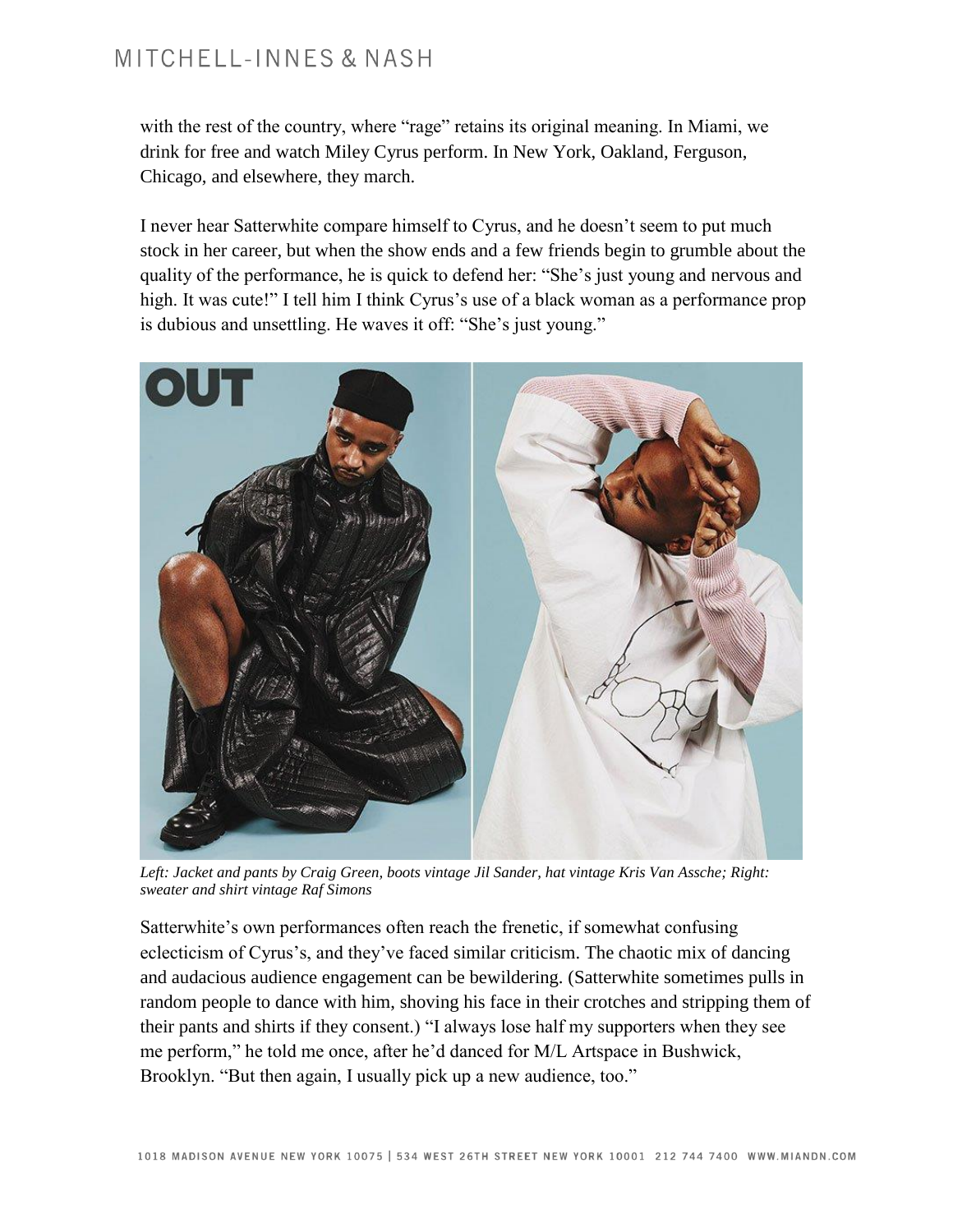### MITCHELL-INNES & NASH

Later, over drinks in the Delano's palm-lined backyard, I ask Satterwhite if he thinks the art world has a race problem. We are surrounded by hundreds of predominantly white collectors and curators.

"Yes. It's the problem I've never not known. It's hard to even think about it." During the Whitney Biennial, HOWDOYOUSAYYAMINAFRICAN?, a collective of black artists and writers, withdrew from the show, partly in protest against the inclusion of Donelle Woolford, a black female artist who happened not to be real — she was actually the invention of a white male artist, Joe Scanlan, who makes work "as" a black woman. For many, the inclusion of Scanlan marked a low point for American museum culture, which still disproportionately privileges white males over anyone else.

For Satterwhite, this privilege, which is often felt on a smaller, micro-aggressive level, suddenly loomed large, souring some of the Biennial's better coverage, including his own. At the time, he didn't know how to respond. Neither pulling out nor making a public statement felt like viable options, and the result was a troubling silence on his part. Satterwhite regretted it, and resolved to make his next project — *En Plein Air* — a meditation on institutional violence and race.

Often, the art world's aggressions feel very focused. While talking with a group of artists at an opening on the Lower East Side in mid-December, a week after Art Basel, Satterwhite stood mostly quiet, his arm raised to dangle over his head, a signature, though idle, move he often makes when he's anxious to talk — or otherwise move on to something else. A white artist approached the small crowd around him and said with a laugh, "Hands up! Black lives matter!" We were silent. Satterwhite stood there quietly, almost amused at the absurd — if unexceptional — theft of the phrase that had been echoing throughout the city. Online, right-wingers, cops, and the aggressive supporters of cops had been poking fun at the phrases, altering their meanings to grim political effect: The pro-police hashtag #ICanBreathe was trending on Twitter. Satterwhite wasn't shocked. It was behavior he had seen before, at other openings, at other galleries, here and elsewhere.

Someone told the white artist to "fuck off," and he did.

**Throughout the** 1990s, Patricia Satterwhite produced a body of work that Satterwhite has yet to incorporate into his own: eight pop albums recorded using a tape player in her home. In his studio one afternoon, Satterwhite plays me some of her album *Healing in My House*. We listen to a few tracks, repeating one, "Model It," several times. "Put on your best dress and go model it," Patricia sings over a jangly, synth-heavy house instrumental that Satterwhite later added. "Pull yourself together and put it all on / You're going to a place where pretty is known / We're going to put it to the test." It is a